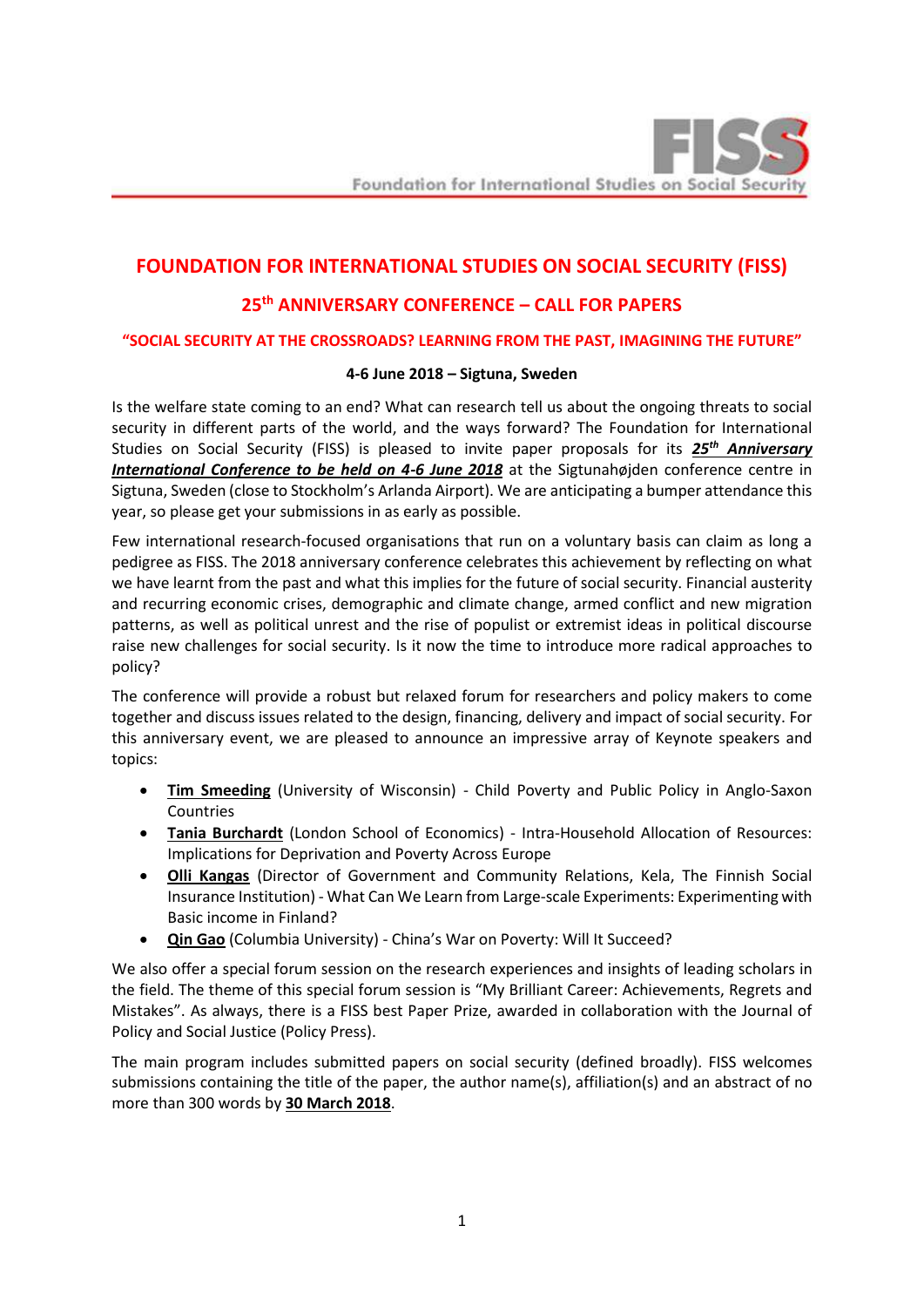

Foundation for International Studies on Social Securi

Submissions should be sent as an email attachment to the FISS Conference organisers at the Herman Deleeck Centre for Social Policy (University of Antwerp) at the following address: [Vicky.meys@uantwerpen.be.](mailto:Vicky.meys@uantwerpen.be?subject=Submission%20paper%20FISS%20Conference%202018)

Authors will be informed of whether or not their paper has been accepted no later than **20 April 2018**.

More information about the conference and conference venue is available at the FISS website: <http://fiss-socialsecurity.org/>

**Peter Saunders & Bea Cantillon**

*FISS President & Secretary General*

#### **Keynote speakers:**



**Tim Smeeding** – Lee Rainwater Distinguished Professor of Public Affairs and Economics

*University of Wisconsin*

Dr. Timothy M. (Tim) Smeeding is the Lee Rainwater Distinguished Professor of Public Affairs and Economics. He was director of the Institute for Research on Poverty from 2008–2014. He was named the John Kenneth Galbraith Fellow, American Academy of Political and Social Science, in 2017, and was the founding director of the Luxembourg Income Study from 1983-2006. Professor Smeeding's recent work has been on social and economic mobility across generations, inequality of income, consumption and wealth, and poverty in national and cross-national contexts.



**Tania Burchardt** – Associate Professor of Social Policy *London School of Economics* 

Dr. Tania Burchardt is Director of the Centre for Analysis of Social Exclusion (CASE) and an Associate Professor in the Department of Social Policy at the London School of Economics. Tania is director of MSc Social Policy (Research) and teaches SA451 Social Policy Research. She also lectures on various undergraduate and postgraduate courses and supervises PhD students within the Social Policy department. Professor Burchardt's research interests lie in theories of justice, including the capability approach, measurement of inequality and applied welfare policy analysis.